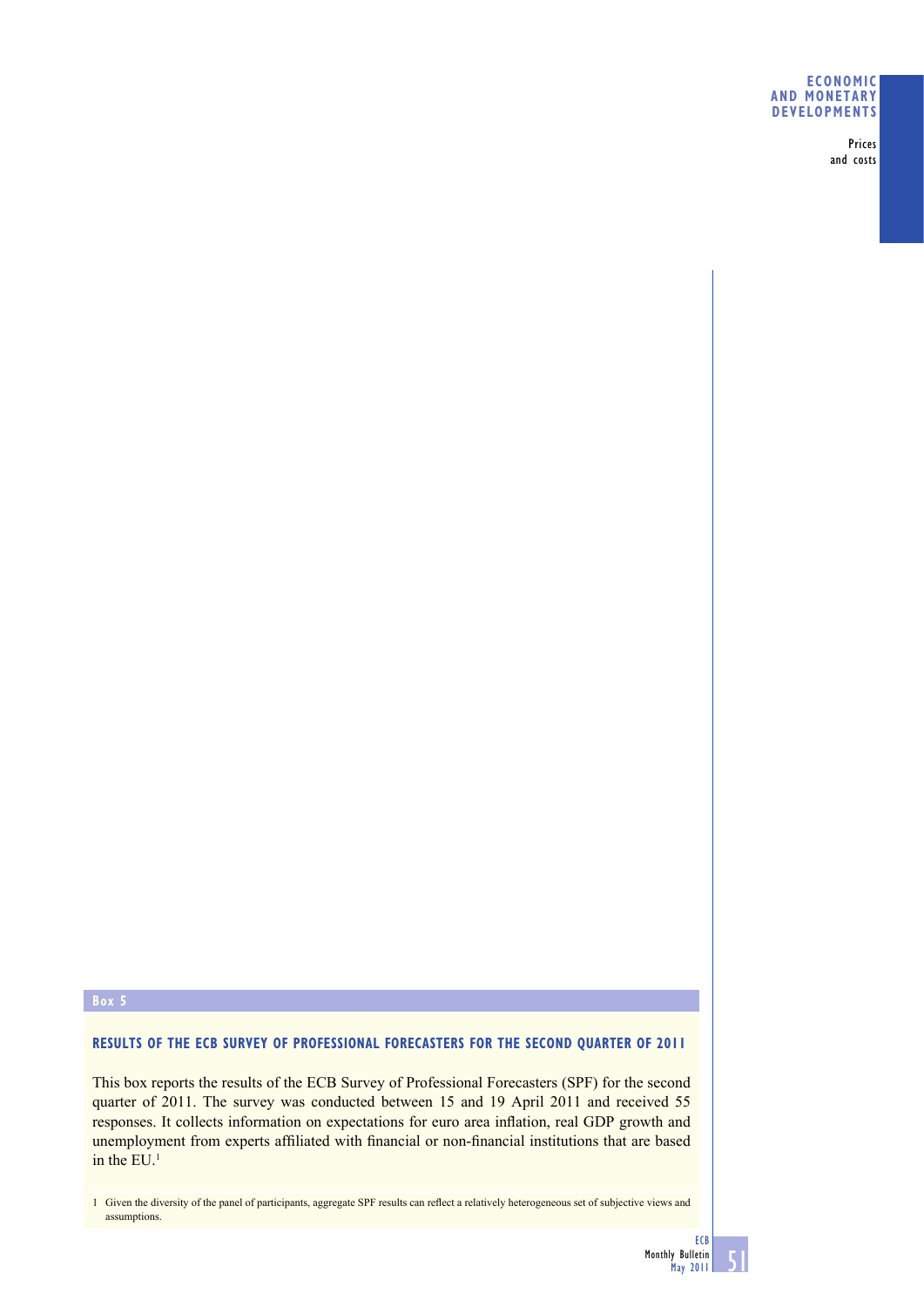## **Inflation expectations for 2011 and 2012**

On average, inflation is expected to be at  $2.5\%$  in 2011 and 1.9% in 2012. Compared with the previous SPF round, forecasters have revised upwards their inflation expectations by 0.6 percentage point for 2011 and by 0.1 percentage point for 2012 (see the table).<sup>2</sup> According to respondents' comments, the substantial upward revision for 2011 is almost entirely accounted for by the sharp rise in commodity prices, in particular energy prices. The overall upward pressure on prices is expected to ease in the second half of 2011 and in particular in 2012. Respondents see some upside risks in the short term through the impact of geopolitical tensions in Northern Africa and the Middle East on oil price developments.

These expectations are within the ranges reported in the March 2011 ECB staff macroeconomic projections. They are slightly higher for both years when compared with the corresponding forecasts published in the April 2011 issues of Consensus Economics and the Euro Zone Barometer.

The SPF participants were also asked to assess the probability of inflation falling within specific intervals. Compared with the previous SPF round, the aggregate probability distribution for 2011 shifted considerably towards higher outcomes (see Chart A). The highest probability (41%) is now assigned to the range between 2.5% and 2.9%, while the interval from 2.0% to 2.4% is assigned a 32% probability. The probability distribution for 2012 also shifted to higher outcomes compared with the previous SPF round. Based on the individual probability distributions, the balance of risks to the point forecasts is assessed by respondents as being on the downside for 2011 and broadly balanced for 2012.3

2 Additional data are available on the ECB's website at www.ecb.europa.eu/stats/prices/indic/forecast/html/index.en.html

3 The balance of risks is defined as being on the upside (downside) when fewer respondents report a point forecast above (below) the mean of their probability distribution than respondents reporting a point forecast below (above) the mean.

### **Results of the SPF, ECB staff macroeconomic projections, Consensus Economics and the Euro Zone Barometer**

(annual percentage changes, unless otherwise indicated)

| <b>Survey horizon</b>                            |             |             |                           |
|--------------------------------------------------|-------------|-------------|---------------------------|
| <b>HICP</b> inflation                            | 2011        | 2012        | Longer-term <sup>2)</sup> |
| SPF Q2 2011                                      | 2.5         | 1.9         | 2.0                       |
| Previous SPF (Q1 2011)                           | 1.9         | 1.8         | 2.0                       |
| ECB staff macroeconomic projections (March 2011) | $2.0 - 2.6$ | $1.0 - 2.4$ |                           |
| Consensus Economics (April 2011)                 | 2.4         | 1.8         | 2.1                       |
| Euro Zone Barometer (April 2011)                 | 2.4         | 1.8         | 2.1                       |
| <b>Real GDP</b> growth                           | 2011        | 2012        | Longer-term <sup>2)</sup> |
| SPF Q2 2011                                      | 1.7         | 1.7         | 1.9                       |
| Previous SPF (Q1 2011)                           | 1.6         | 1.7         | 1.9                       |
| ECB staff macroeconomic projections (March 2011) | $1.3 - 2.1$ | $0.8 - 2.8$ | $\overline{\phantom{a}}$  |
| Consensus Economics (April 2011)                 | 1.7         | 1.7         | 1.7                       |
| Euro Zone Barometer (April 2011)                 | 1.7         | 1.7         | 1.9                       |
| Unemployment rate <sup>1)</sup>                  | 2011        | 2012        | $Longer-term2$            |
| SPF Q2 2011                                      | 9.8         | 9.5         | 8.2                       |
| Previous SPF (Q1 2011)                           | 9.9         | 9.6         | 8.3                       |
| Consensus Economics (April 2011)                 | 9.8         | 9.5         | $\overline{\phantom{a}}$  |
| Euro Zone Barometer (April 2011)                 | 9.8         | 9.4         | 8.2                       |

1) As a percentage of the labour force.

2) Longer-term expectations refer to 2015 in the Survey of Professional Forecasters, Consensus Economics and the Euro Zone Barometer.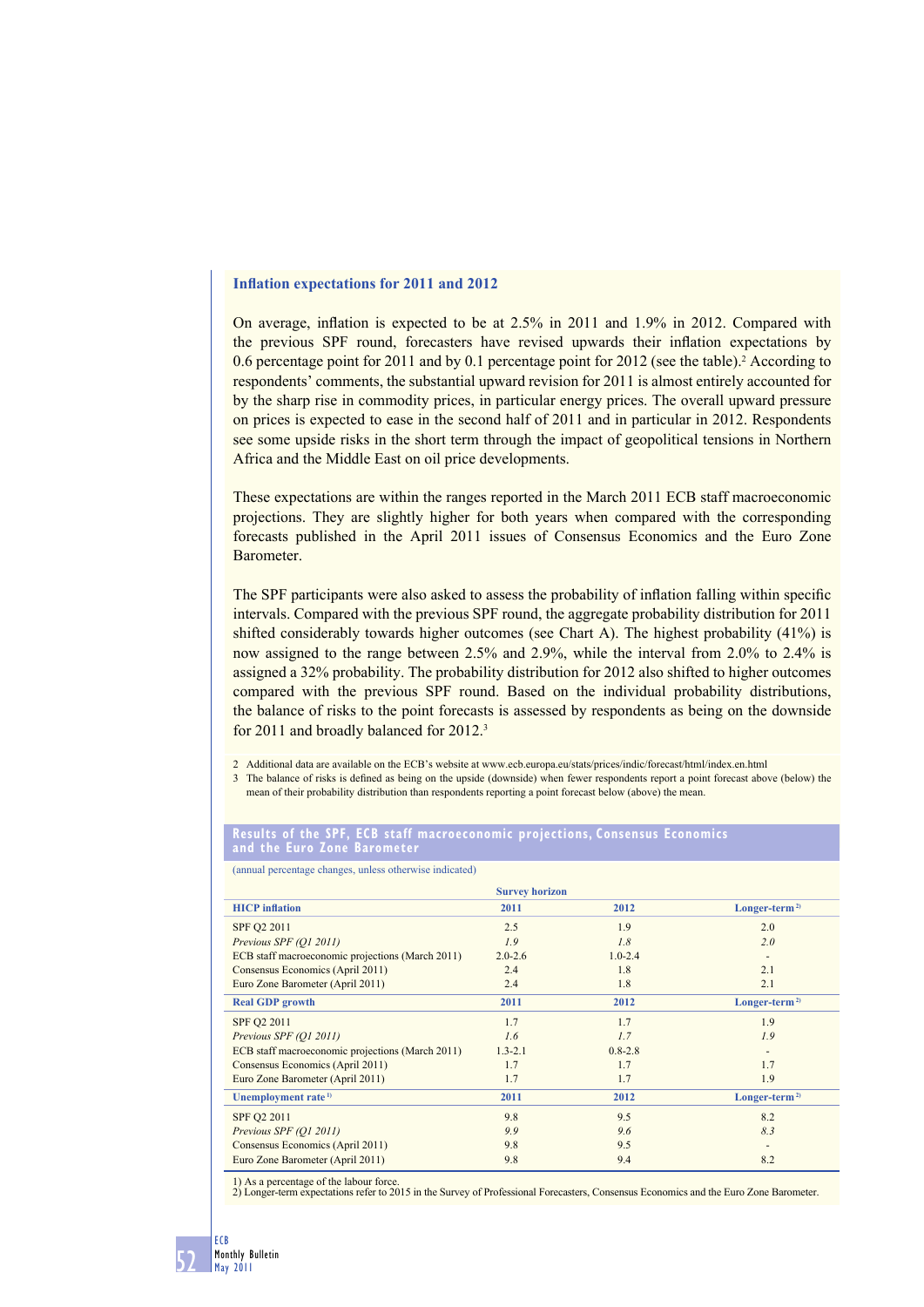Prices and costs

## **Chart A Probability distribution for average annual inflation in 2011 and 2012 in the latest SPF rounds 1)**



1) Corresponds to the average of individual probability distributions provided by SPF forecasters.

## **Longer-term inflation expectations**

On average, longer-term inflation expectations (for  $2015$ ) are unchanged at  $2.0\%$  (1.96% to two decimal places, up from 1.95% in the previous SPF round). The median forecast is also unchanged at 2%, while the disagreement among forecasters in their longer-term inflation expectations, as measured by the standard deviation of their point forecasts, has fallen slightly (see Chart B). Looking at the probability distributions for longer-term inflation outcomes, the probability assigned to 2% or above has on aggregate increased to 50% from 48% in the previous round. At the same time, the standard deviation of the aggregate probability distribution, a measure of aggregate uncertainty, has increased to an all-time high since the beginning of the survey in 1999.<sup>4</sup>

The SPF longer-term inflation expectations are 0.1 percentage point below the longer-term forecasts published in the April 2011 issues of Consensus Economics and the Euro Zone Barometer (both for 2015). Measures of inflation expectations derived from financial markets have remained somewhat higher. However, these measures incorporate not just the level of expected inflation, but also an additional premium to compensate bond investors for inflation risks. In general, they are also more volatile than survey-based measures, owing not only to the volatility of the inflation risk premium, but also to fluctuations in bond market liquidity conditions, particularly since the middle of 2008 (see Chart C).<sup>5</sup> For these reasons, the volatility observed in these measures should not be interpreted mechanically as reflecting revisions in market participants' long-term inflation expectations.<sup>6</sup>

<sup>4</sup> For a discussion regarding uncertainty measures, see the box entitled "Measuring perceptions of macroeconomic uncertainty", *Monthly Bulletin*, ECB, January 2010.

<sup>5</sup> See also the article entitled "Inflation expectations in the euro area: a review of recent developments", *Monthly Bulletin*, ECB, February 2011.

<sup>6</sup> For further discussion on the impact of the financial market crisis on market-based measures of inflation expectations, see the box entitled "Recent increases in real yields and their implications for the analysis of inflation expectations", *Monthly Bulletin*, ECB, November 2008. Recent developments in financial market indicators of inflation expectations are discussed in Section 2.4 of the Monthly Bulletin.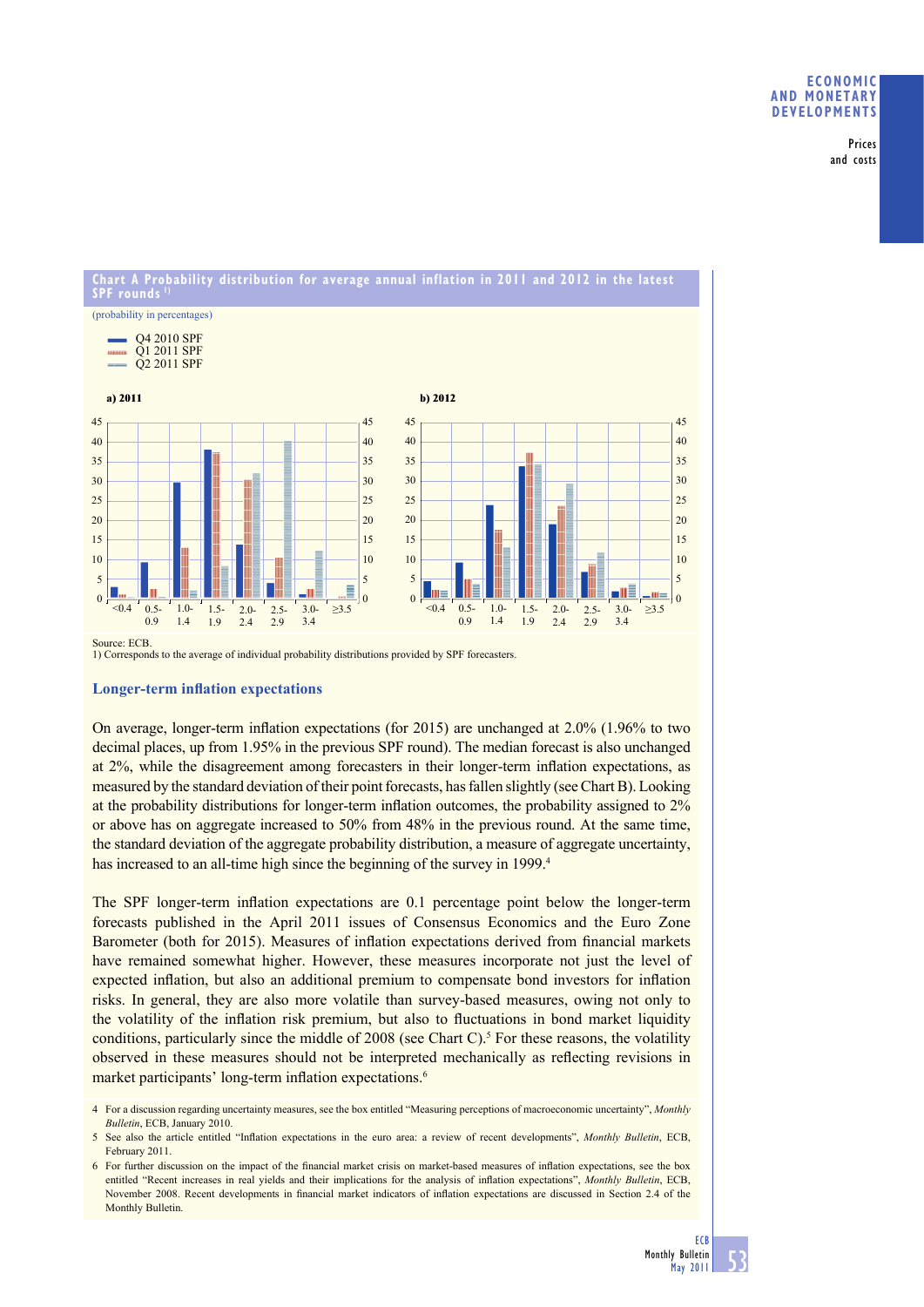

# Sources: Bloomberg, Consensus Economics, EuroMTS, Euro Zone Barometer, Thomson Reuters and ECB calculations.

# **Real GDP growth expectations**

Source: ECB. 1) "Longer-term" refers to 2015 for the current round of the SPF.

Real GDP growth expectations in the SPF for 2011 have been revised upwards by 0.1 percentage point and stand now at 1.7%. Growth expectations for 2012 remained unchanged at 1.7%. These expectations are within the ranges reported in the March 2011 ECB staff macroeconomic projections and are identical to the latest Consensus Economics and Euro Zone Barometer forecasts for 2011 and 2012 (see the table).

According to forecasters' comments, the upward revision in 2011 was supported mainly by higher domestic activity at the beginning of the year in some larger euro area economies, particularly in Germany.

In line with the upward revision of expected real GDP growth in 2011, the aggregate probability distribution for 2011 has shifted noticeably towards higher outcomes. Respondents now assign a 44% probability to the outcomes between 1.5% and 1.9%, while the probability assigned to the interval from 1.0% to 1.4% has decreased to 20%. With respect to 2012, the aggregate probability distribution has marginally shifted downwards, but is still concentrated in the interval between 1.5% and 1.9%, which is assigned a probability of 37% (see Chart D).

Based on the individual probability distributions, the balance of risks to the point forecasts is assessed to be on the downside for both 2011 and 2012. The key downside risks to the GDP growth outlook are reported to be a higher than expected impact of fiscal tightening, mostly in the fiscally distressed euro area countries, a continuing rise in energy prices eroding households' purchasing power, and a possible deceleration in global growth, particularly in the emerging economies.